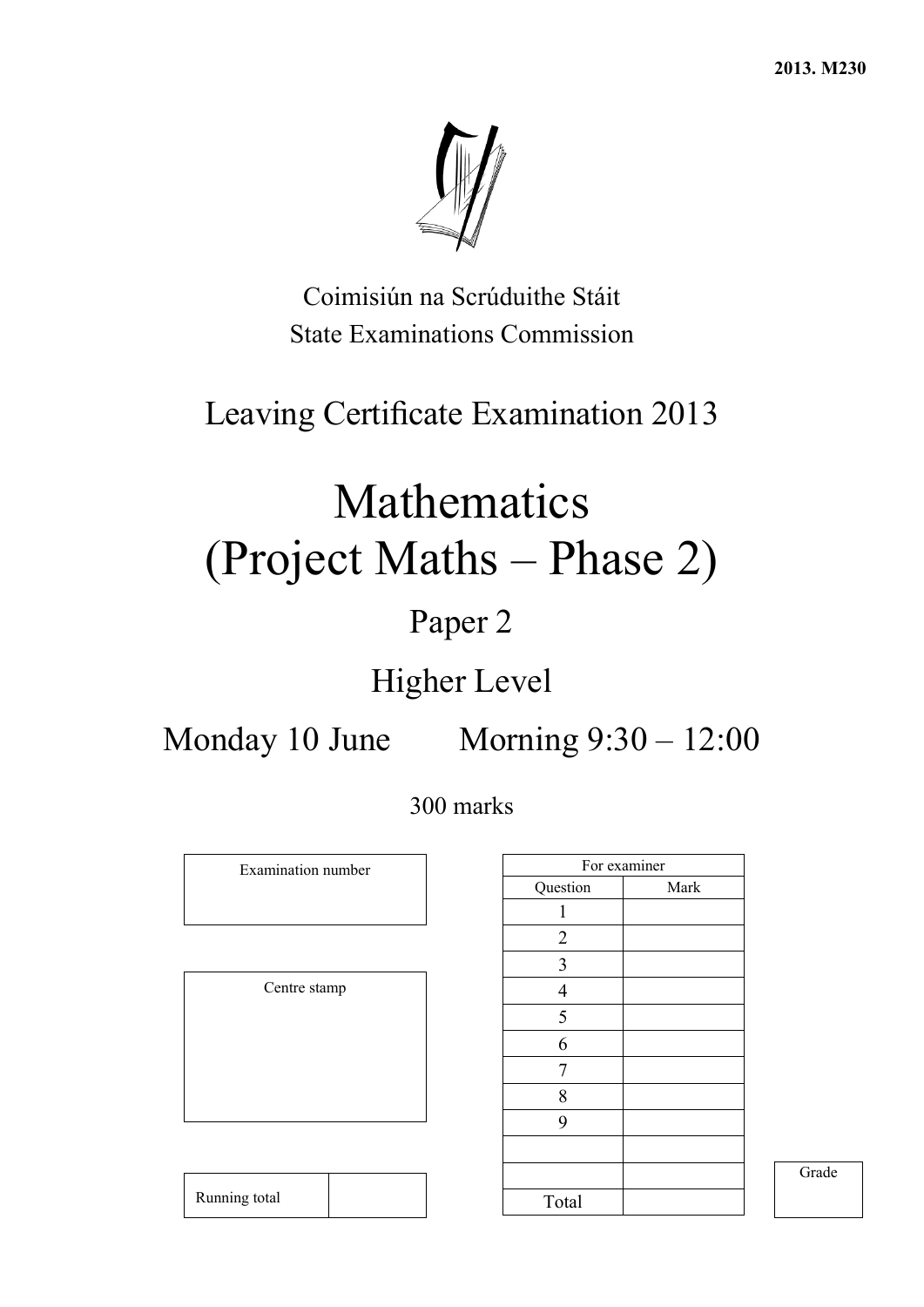#### **Instructions**

There are **two** sections in this examination paper.

| Section A        | Concepts and Skills       | 150 marks | 6 questions |
|------------------|---------------------------|-----------|-------------|
| <b>Section B</b> | Contexts and Applications | 150 marks | 3 questions |

Answer **all nine** questions, as follows:

In Section A, answer

Questions 1 to 5 and

#### **either** Question 6A **or** Question 6B.

In Section B, answer Questions 7 to 9.

Write your answers in the spaces provided in this booklet. You may lose marks if you do not do so. There is space for extra work at the back of the booklet. You may also ask the superintendent for more paper. Label any extra work clearly with the question number and part.

The superintendent will give you a copy of the *Formulae and Tables* booklet. You must return it at the end of the examination. You are not allowed to bring your own copy into the examination.

Marks will be lost if all necessary work is not clearly shown.

Answers should include the appropriate units of measurement, where relevant.

Answers should be given in simplest form, where relevant.

Write the make and model of your calculator(s) here: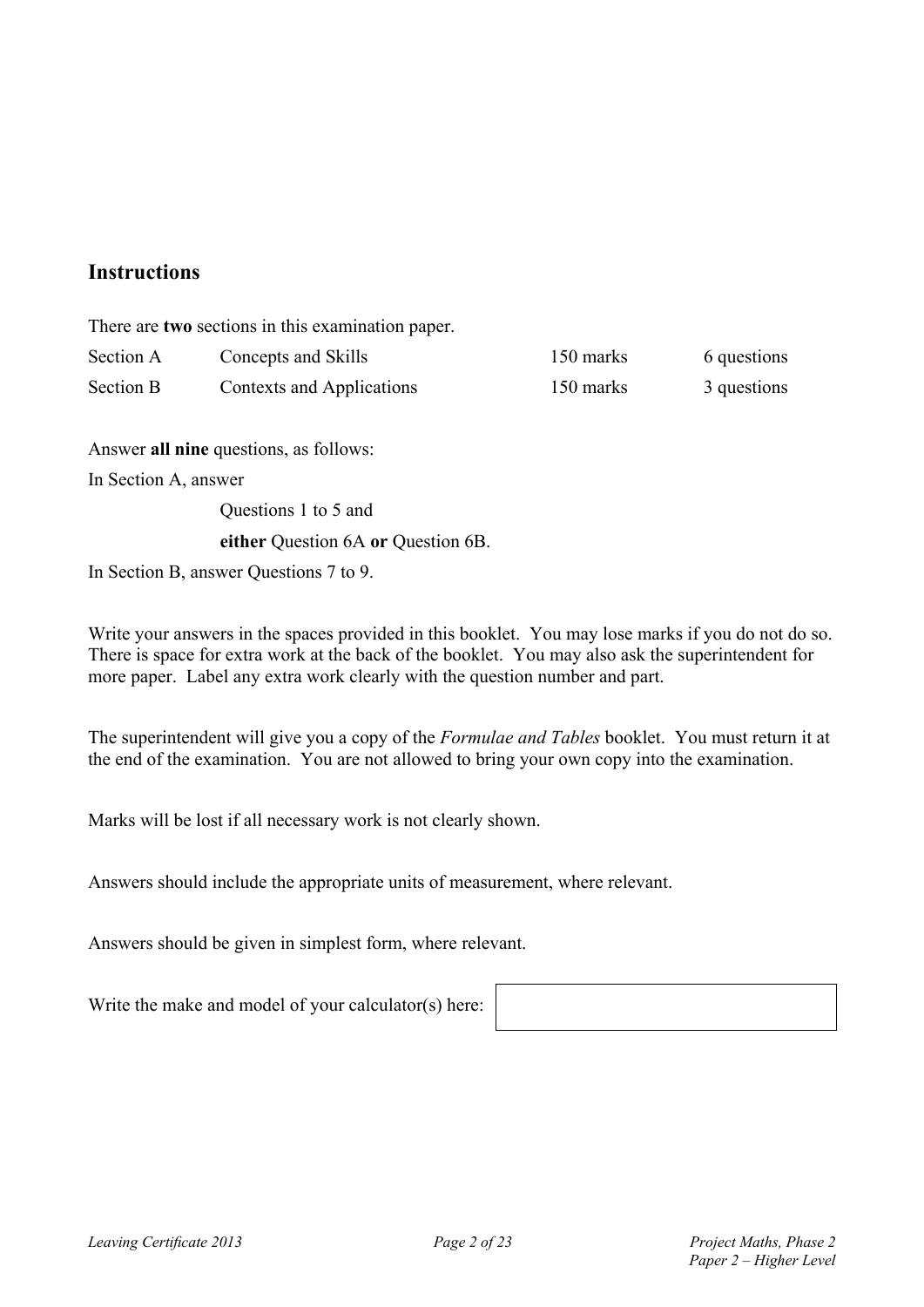| (ii)  |  | Mutually exclusive events |  |  |  |  |  |  |  |  |  |  |
|-------|--|---------------------------|--|--|--|--|--|--|--|--|--|--|
|       |  |                           |  |  |  |  |  |  |  |  |  |  |
|       |  |                           |  |  |  |  |  |  |  |  |  |  |
|       |  |                           |  |  |  |  |  |  |  |  |  |  |
|       |  |                           |  |  |  |  |  |  |  |  |  |  |
|       |  |                           |  |  |  |  |  |  |  |  |  |  |
| (iii) |  | Independent events.       |  |  |  |  |  |  |  |  |  |  |
|       |  |                           |  |  |  |  |  |  |  |  |  |  |
|       |  |                           |  |  |  |  |  |  |  |  |  |  |
|       |  |                           |  |  |  |  |  |  |  |  |  |  |
|       |  |                           |  |  |  |  |  |  |  |  |  |  |
|       |  |                           |  |  |  |  |  |  |  |  |  |  |

- **(b)** In a class of 30 students, 20 study Physics, 6 study Biology and 4 study both Physics and Biology. Physics Biology
	- **(i)** Represent the information on the Venn Diagram.

 A student is selected at random from this class. The events E and F are:

- E: The student studies Physics
- F: The student studies Biology.

### **(ii)** By calculating probabilities, investigate if the events E and F are independent.

 $\begin{pmatrix} 1 & 1 \end{pmatrix}$   $\begin{pmatrix} 1 & 1 \end{pmatrix}$ 

page running

 $\lceil \; \rceil$ 

Answer **all six** questions from this section.

**(a)** Explain each of the following terms:

**(i)** Sample space

**Question 1 (25 marks)**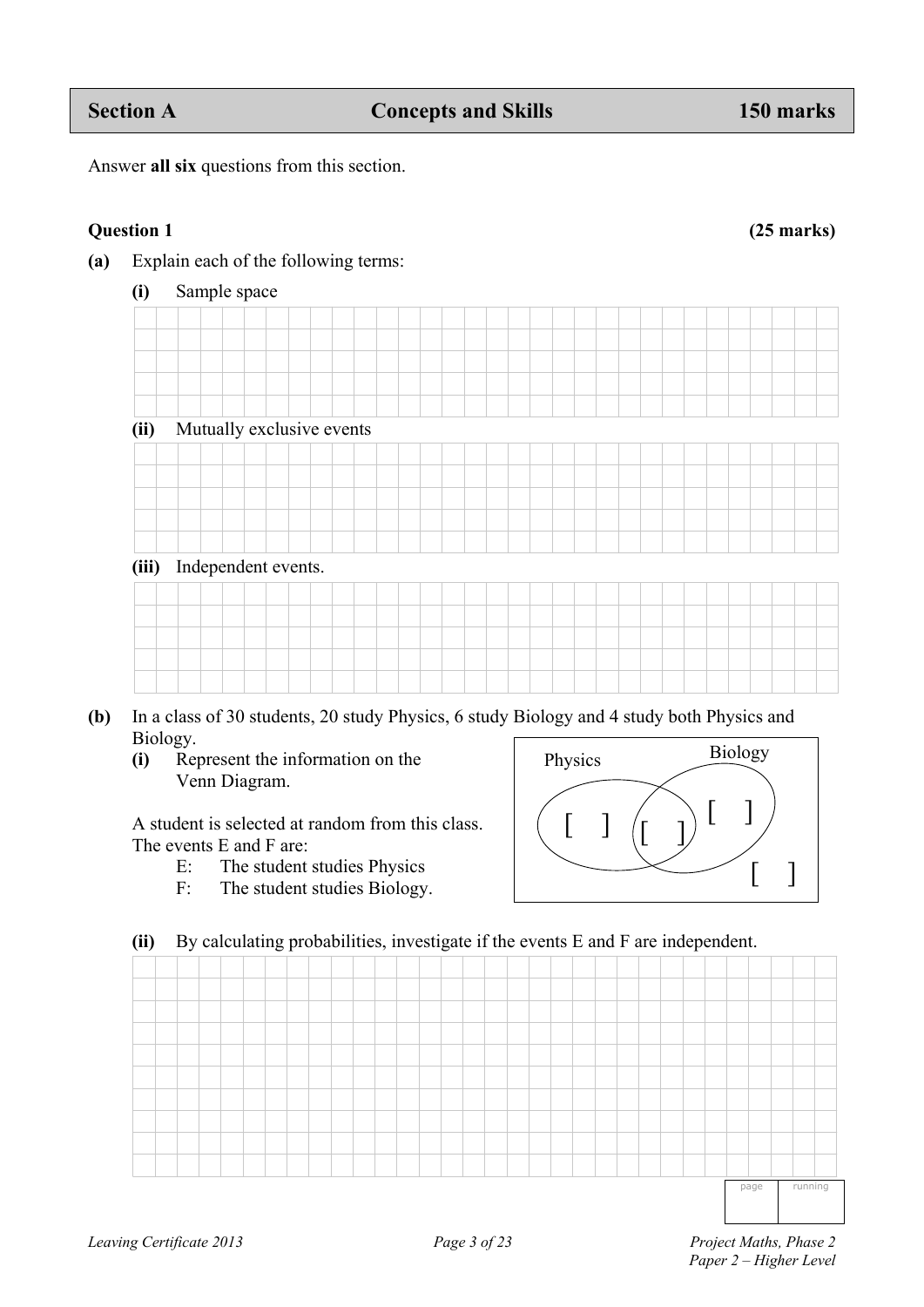**(a)** A random variable *X* follows a normal distribution with mean 60 and standard deviation 5.

#### (ii) Find  $P(52 \le X \le 68)$ .



**(b)** The heights of a certain type of plant, when ready to harvest, are known to be normally distributed, with a mean of  $\mu$ . A company tests the effects of three different growth hormones on this type of plant. The three hormones were used on a different large sample of the crop. After applying each hormone, it was found that the heights of the plants in the samples were still normally distributed at harvest time.

The diagrams A, B and C, on the next page, show the expected distribution of the heights of the plants, at harvest time, without the use of the hormones.

The effect, on plant growth, of each of the hormones is described on the next page. Sketch, on each diagram, a new distribution to show the effect of the hormone.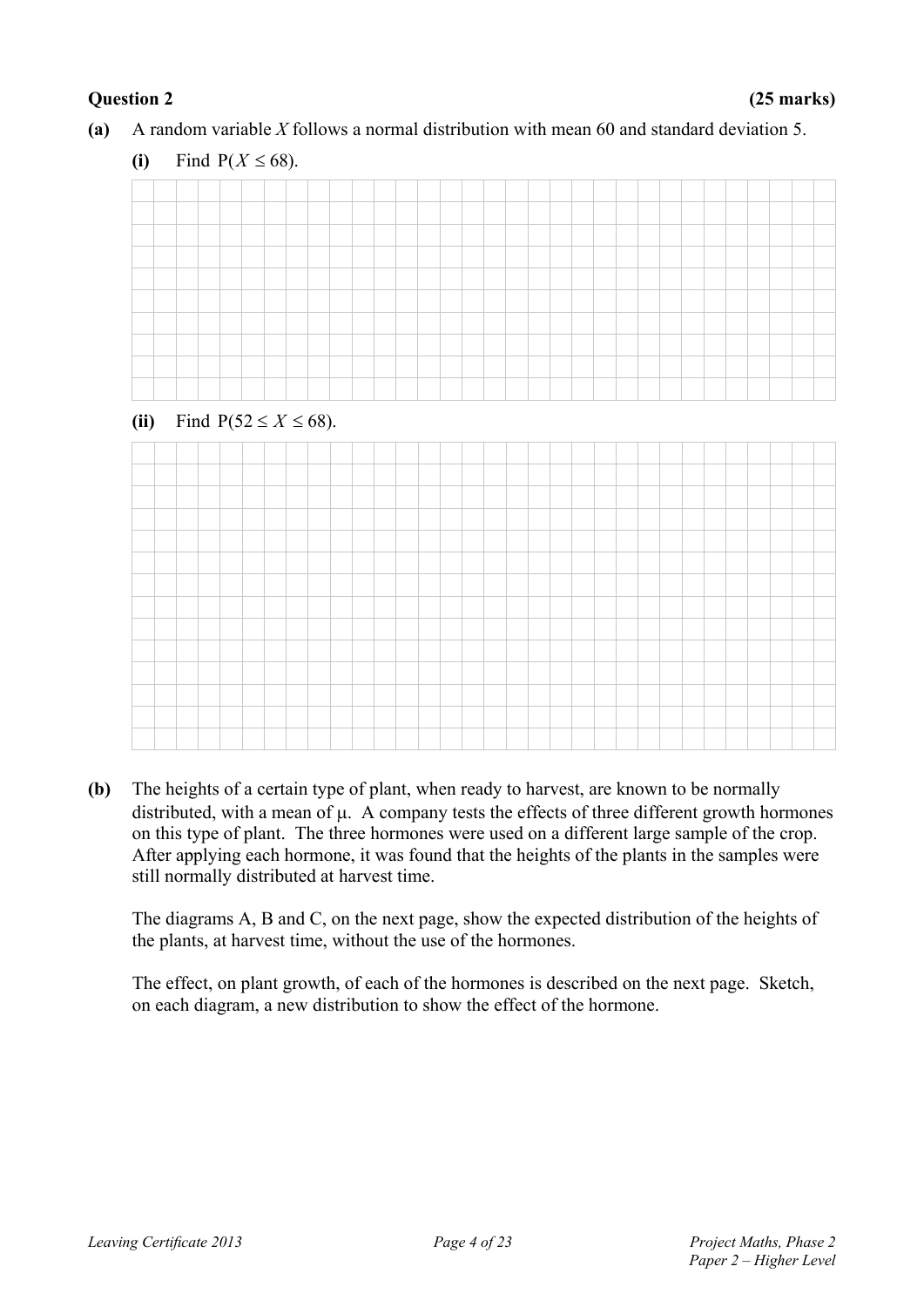Hormone A

The effect of hormone A was to increase the height of all of the plants.



#### Hormone B

The effect of hormone B was to reduce the number of really small plants and the number of really tall plants. The mean was unchanged.



#### Hormone C

The effect of hormone C was to increase the number of small plants and the number of tall plants. The mean was unchanged.





 *Paper 2 – Higher Level*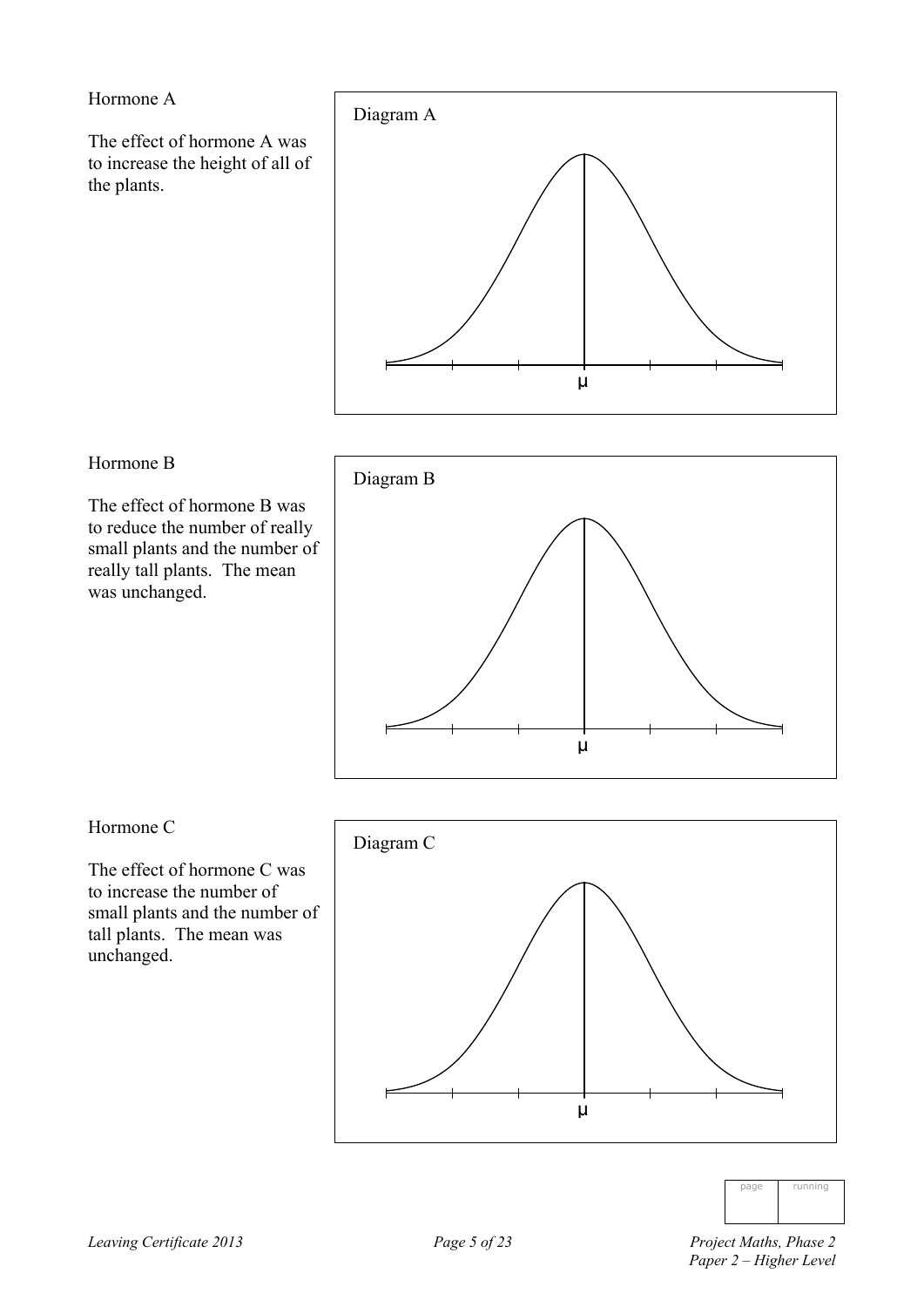### **Question 3 (25 marks)**

The equations of six lines are given:

| Line | Equation                 |
|------|--------------------------|
| h    | $x=3-y$                  |
| i    | $2x-4y=3$                |
| k    | $y = -\frac{1}{4}(2x-7)$ |
| 1    | $4x-2y-5=0$              |
| m    | $x + \sqrt{3}y - 10 = 0$ |
| n    | $\sqrt{3x + y - 10} = 0$ |

**(a)** Complete the table below by matching each description given to one or more of the lines.

| <b>Description</b>                                           |                                                                                     | Line(s) |
|--------------------------------------------------------------|-------------------------------------------------------------------------------------|---------|
| A line with a slope of 2.                                    |                                                                                     |         |
| A line which intersects the y-axis at $(0, -2\frac{1}{2})$ . |                                                                                     |         |
| A line which makes equal intercepts on the axes.             |                                                                                     |         |
|                                                              | A line which makes an angle of $150^{\circ}$ with the positive sense of the x-axis. |         |
|                                                              |                                                                                     |         |
| Two lines which are perpendicular to each other.             |                                                                                     |         |
|                                                              |                                                                                     |         |
|                                                              |                                                                                     |         |
|                                                              |                                                                                     |         |
| Find the acute angle between the lines $m$ and $n$ .         |                                                                                     |         |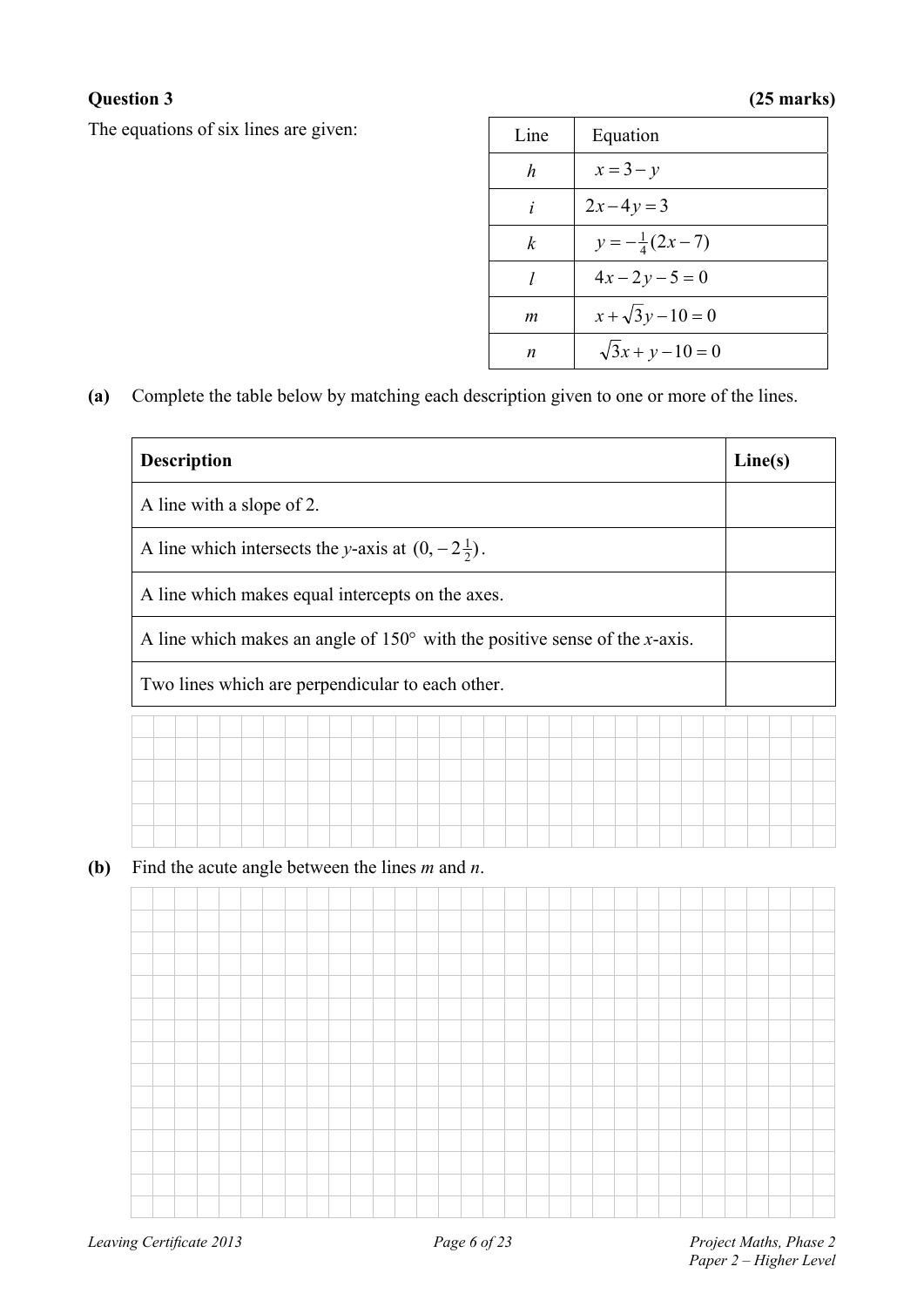#### **Question 4 (25 marks)**

The circles  $c_1$  and  $c_2$  touch externally as shown.





**(a)** Complete the following table:

| <b>Circle</b> | Centre     | <b>Radius</b> | <b>Equation</b>               |
|---------------|------------|---------------|-------------------------------|
| $C_1$         | $(-3, -2)$ |               |                               |
| $c_{2}$       |            |               | $x^2 + y^2 - 2x - 2y - 7 = 0$ |

**(b) (i)** Find the co-ordinates of the point of contact of  $c_1$  and  $c_2$ .



### (ii) Hence, or otherwise, find the equation of the tangent,  $t$ , common to  $c_1$  and  $c_2$ .

|                          |              | running<br>page        |
|--------------------------|--------------|------------------------|
| Leaving Certificate 2013 | Page 7 of 23 | Project Maths, Phase 2 |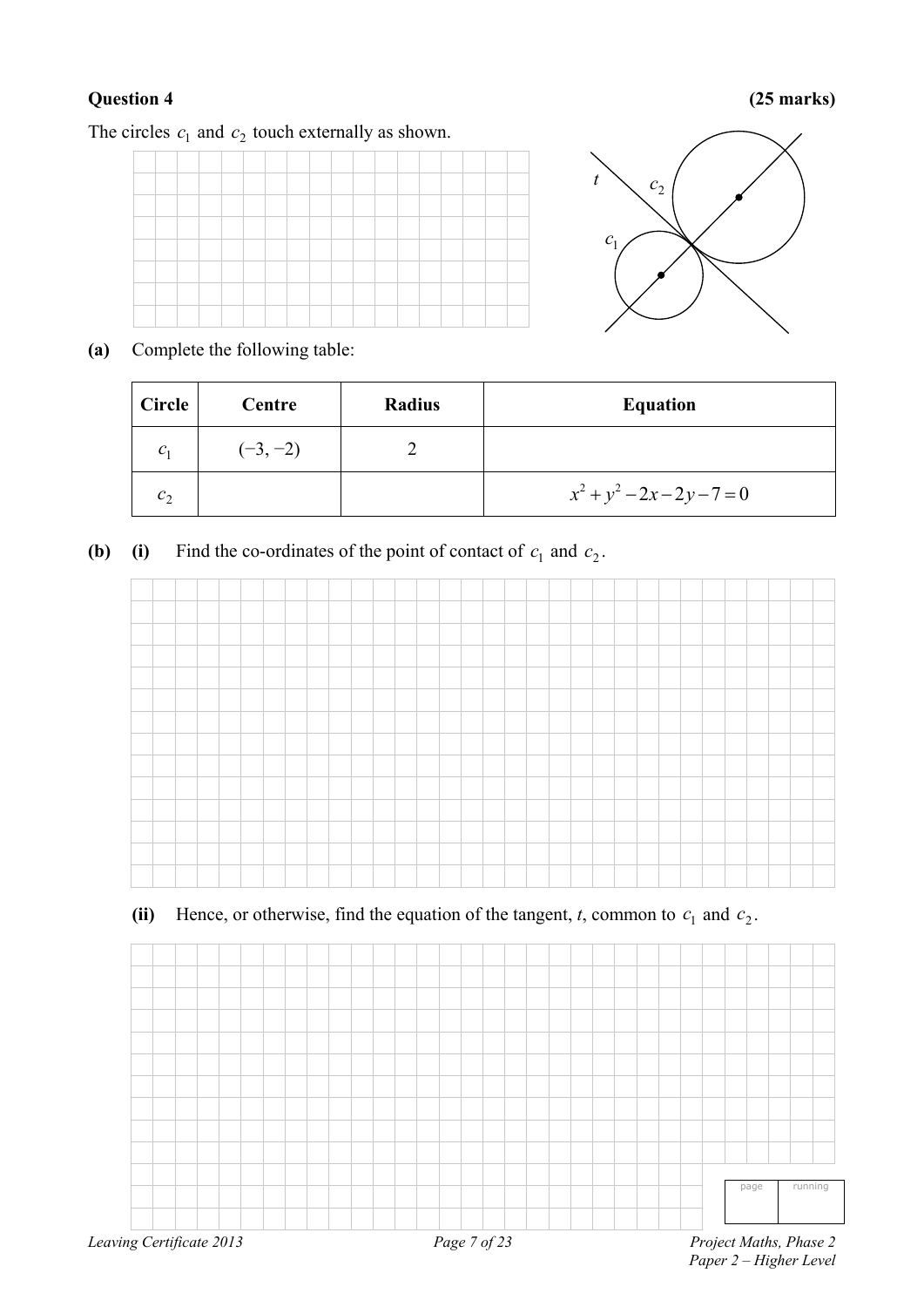#### **Question 5 (25 marks)**

**(a)** In a triangle *ABC,* the lengths of the sides are *a*, *b* and *c.* Using a formula for the area of a triangle, or otherwise, prove that

$$
\frac{a}{\sin \angle A} = \frac{b}{\sin \angle B} = \frac{c}{\sin \angle C}.
$$



- **(b)** In a triangle *XYZ*,  $|XY| = 5$  cm,  $|XZ| = 3$  cm and  $| \angle XYZ| = 27^\circ$ .
	- (i) Find the two possible values of  $|\angle XZY|$ . Give your answers correct to the nearest degree.

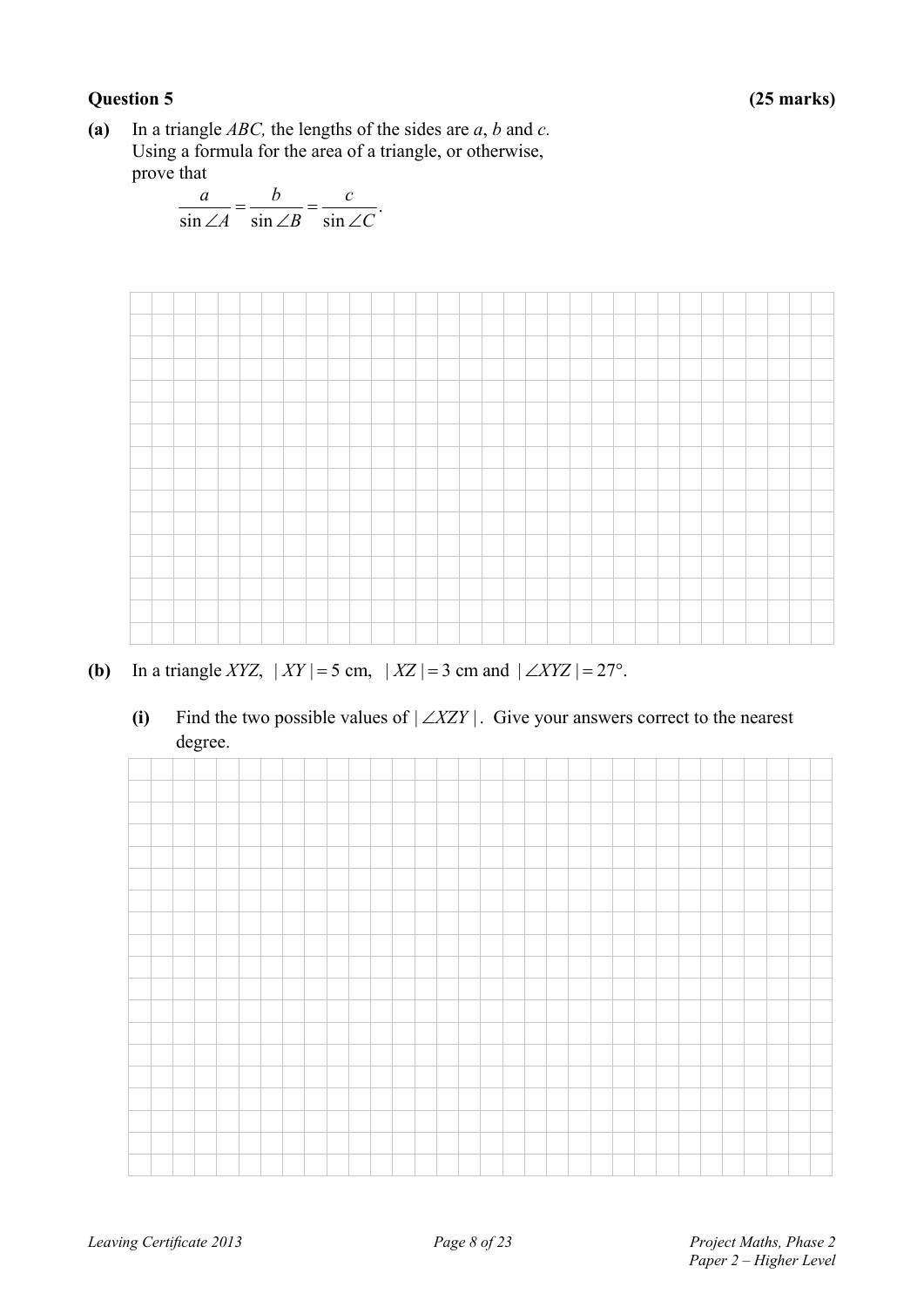| -    |  |  |  |  |  |  |  |  |  |  |  |  |  |  |  |  |
|------|--|--|--|--|--|--|--|--|--|--|--|--|--|--|--|--|
| ____ |  |  |  |  |  |  |  |  |  |  |  |  |  |  |  |  |
|      |  |  |  |  |  |  |  |  |  |  |  |  |  |  |  |  |
|      |  |  |  |  |  |  |  |  |  |  |  |  |  |  |  |  |
|      |  |  |  |  |  |  |  |  |  |  |  |  |  |  |  |  |
|      |  |  |  |  |  |  |  |  |  |  |  |  |  |  |  |  |

#### **(ii)** Draw a sketch of the triangle *XYZ*, showing the two possible positions of the point *Z.*

(c) In the case that  $|\angle XZY|$  < 90°, write down  $|\angle ZXY|$ , and hence find the area of the triangle *XYZ*, correct to the nearest integer.



| page | running |
|------|---------|
|      |         |
|      |         |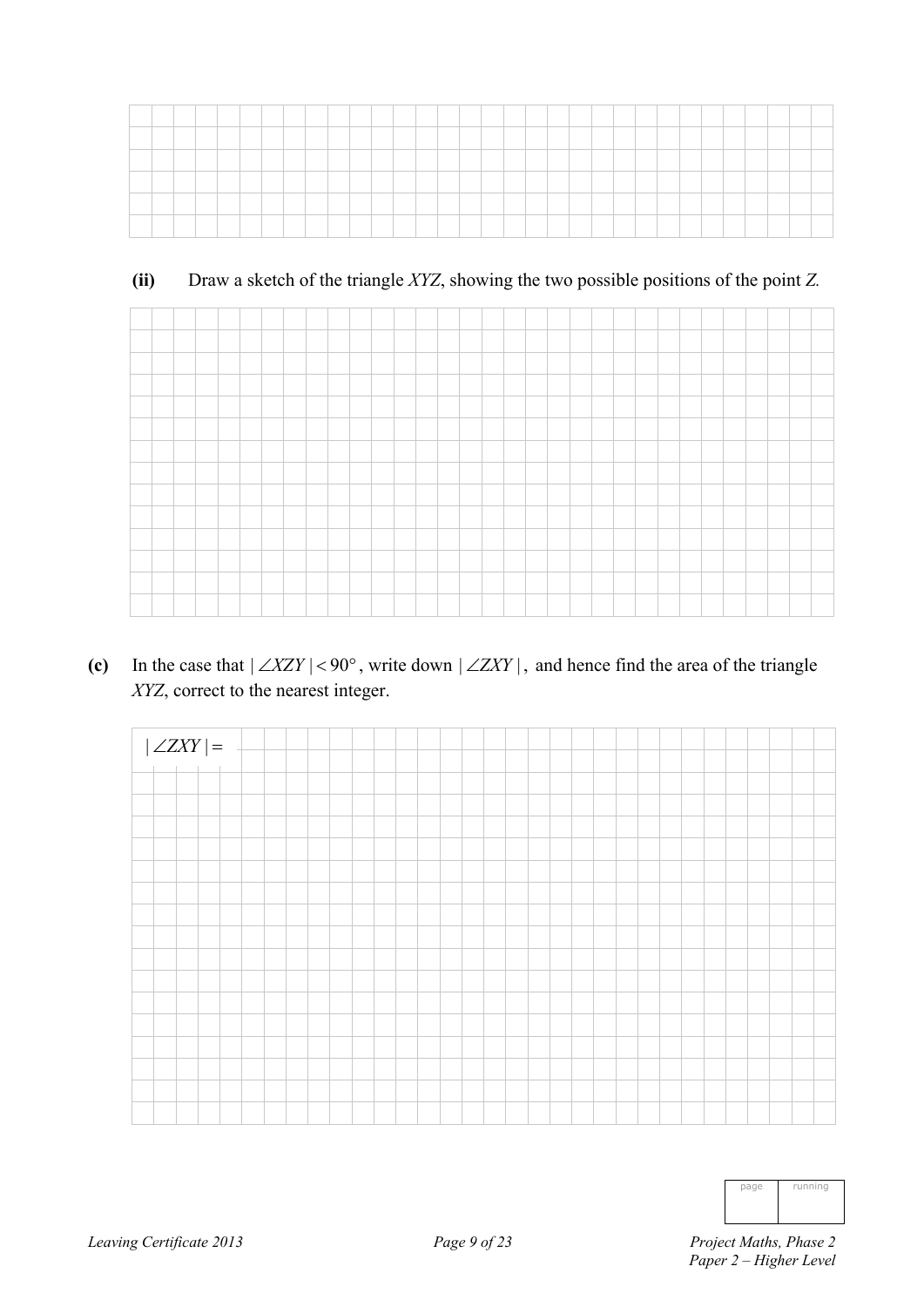Answer **either** 6A **or** 6B.

#### **Question 6A**

- **(a)** Complete each of the following statements.
	- **(i)** The circumcentre of a triangle is the point of intersection of \_\_\_\_\_\_\_\_\_\_\_\_\_\_\_\_\_\_\_\_\_

 $\_$  , and the contribution of the contribution of  $\mathcal{L}_\mathcal{A}$  , and the contribution of  $\mathcal{L}_\mathcal{A}$ 

 $\_$  , and the contribution of the contribution of  $\mathcal{L}_\mathcal{A}$  , and the contribution of  $\mathcal{L}_\mathcal{A}$ 

 $\mathcal{L}_\text{max} = \frac{1}{2} \sum_{i=1}^n \mathcal{L}_\text{max}(\mathbf{z}_i - \mathbf{z}_i)$ 

- **(ii)** The incentre of a triangle is the point of intersection of \_\_\_\_\_\_\_\_\_\_\_\_\_\_\_\_\_\_\_\_\_\_\_\_\_\_
- **(iii)** The centroid of a triangle is the point of intersection of
- **(b)** In an equilateral triangle, the circumcentre, the incentre and the centroid are all in the same place. Explain why this is the case.

**(c)** Construct the orthocentre of the triangle *ABC* below. Show all construction lines clearly.

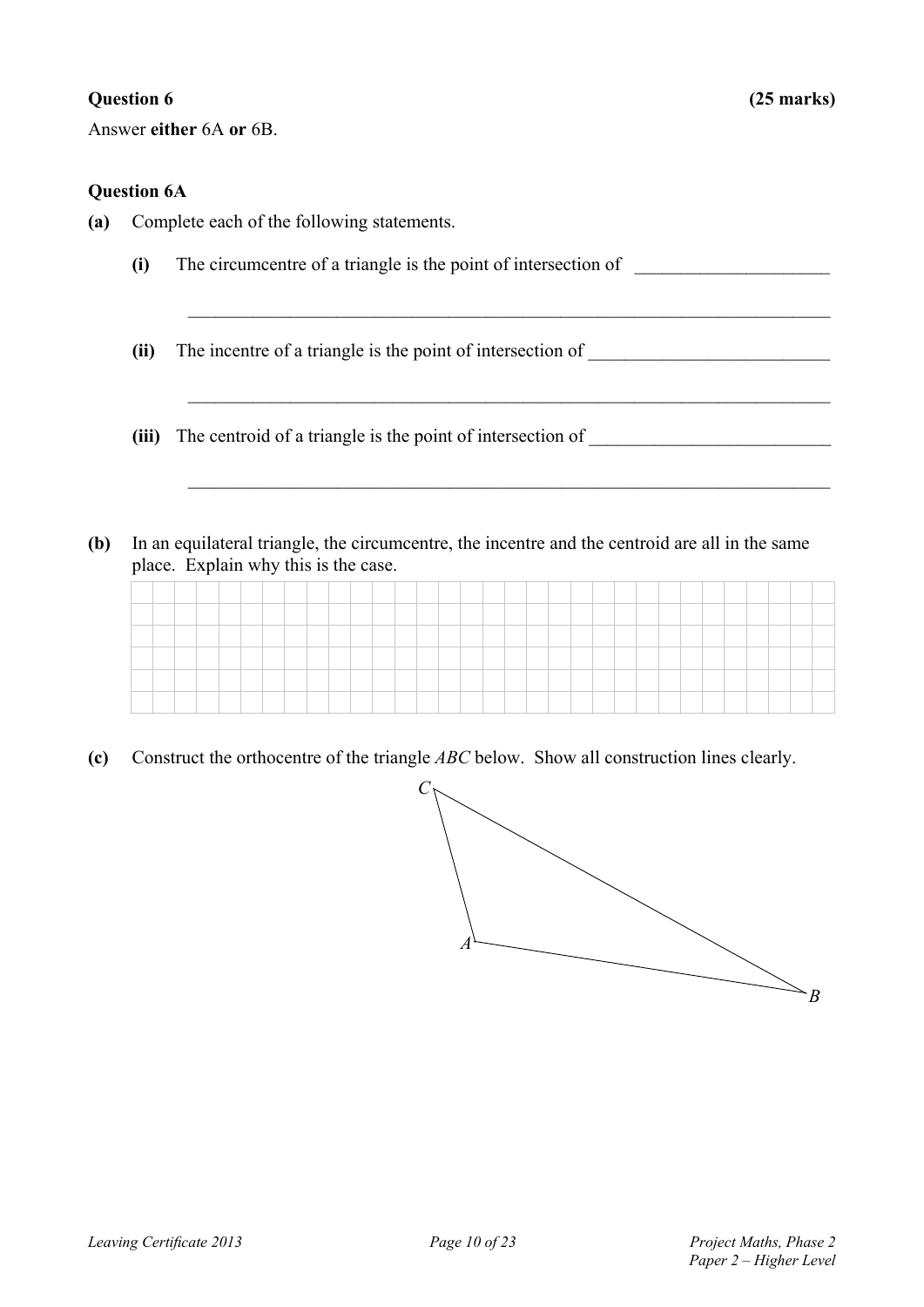### **Question 6B**

**OR** 

**(a)** A quadrilateral (four sided figure) has two sides which are parallel and equal in length. Prove that the quadrilateral is a parallelogram.

**(b)** In the parallelogram *ABCD, DE* is perpendicular to *AC. BF* is perpendicular to *AC*. Prove that *EBFD* is a parallelogram.



page running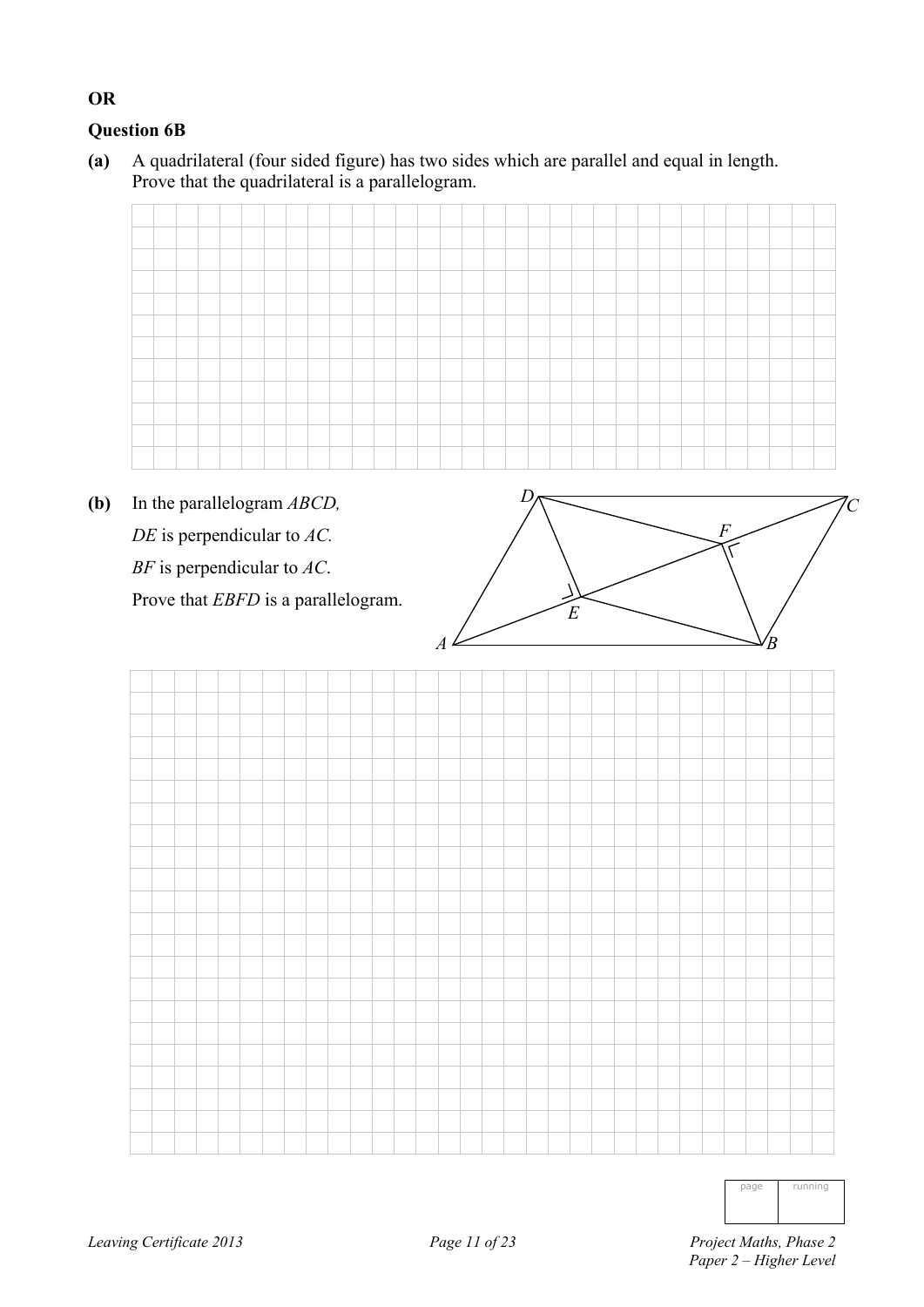| Spend on in-flight facilities | Mean spend: $\epsilon$ 18.65   |  |
|-------------------------------|--------------------------------|--|
|                               | Median spend: $\epsilon$ 32.18 |  |

|                     | Yes | NO  | Don't Know |
|---------------------|-----|-----|------------|
| Was flight delayed? | رے  | 748 |            |
|                     |     |     |            |

| <b>Passenger satisfaction with</b> | Satisfied | Not satisfied | Don't Know |
|------------------------------------|-----------|---------------|------------|
| overall service                    | 664       | 238           | 98         |

### **(a)** *Go Fast Airlines* used a **stratified random sample** to conduct the survey.

### **(i)** Explain what is meant by a **stratified random sample**.

*Go Fast Airlines* provides internal flights in Ireland, short haul flights to Europe and long haul flights to America and Asia. On long haul flights the company sells economy class, business class and executive class tickets. All passengers have a baggage allowance of 20 kg and must pay a cost

Each month the company carries out a survey among 1000 passengers. Some of the results of the

Gender Male: 479 Female: 521

*Go Fast Airlines* **Yes:** 682 No: 318

Median age:

#### **Question 7 (75 marks)**

Answer **all three** questions from this section.

per kg for any weight over the 20 kg allowance.

Passenger Age Mean age: 42<br>Median age: 31

survey for May are shown below.

Previously flown with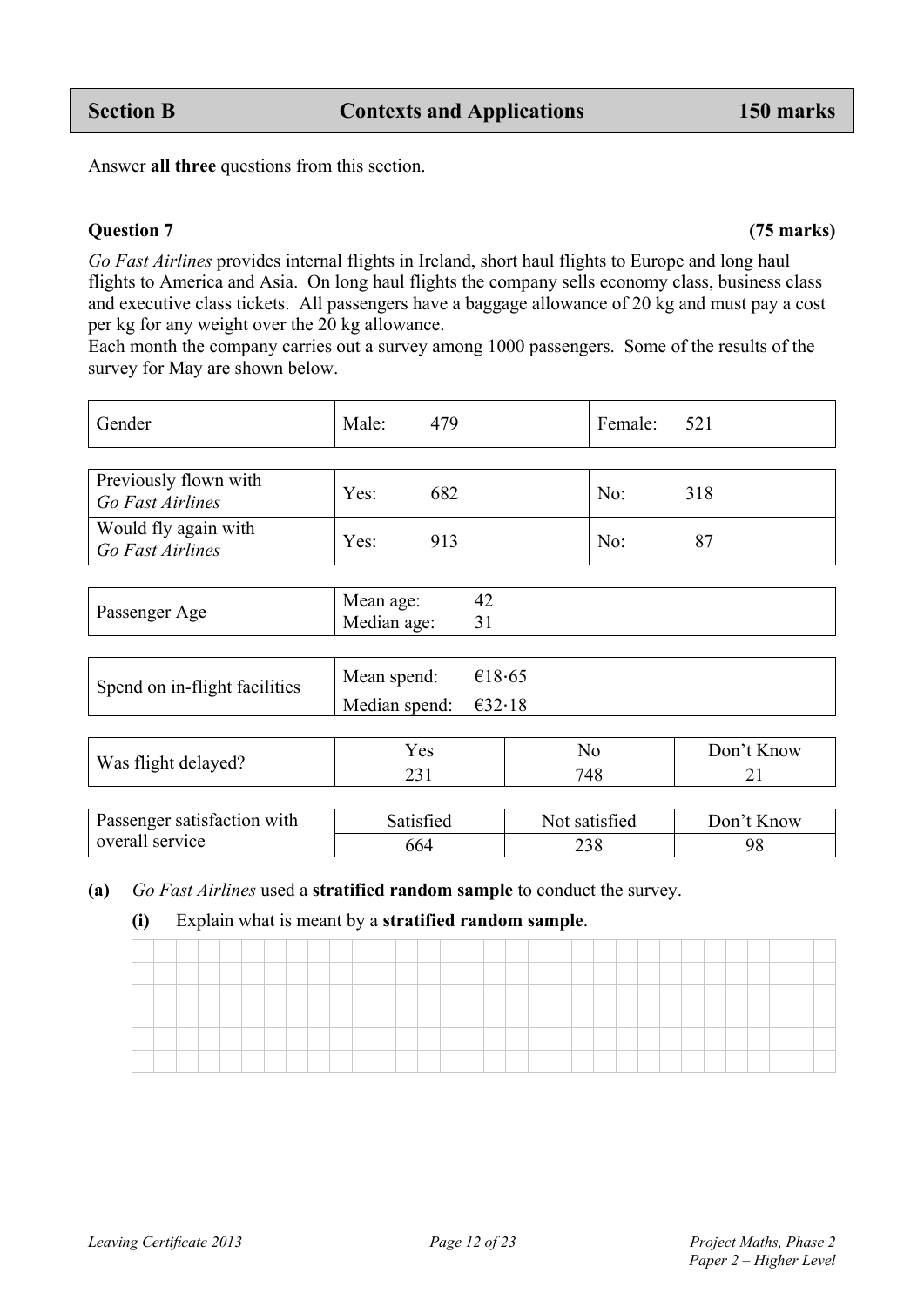**(ii)** Write down 4 different passenger groups that the company might have included in their sample.

- **(b) (i)** What is the probability that a passenger selected at random from this sample
	- had his/her flight delayed

| $\blacksquare$ | was not satisfied with the overall service. | Answer: |  |
|----------------|---------------------------------------------|---------|--|
|                |                                             | Answer: |  |

**(ii)** An employee suggests that the probability of selecting a passenger whose flight was delayed and who was not satisfied with the overall service should be equal to the product of the two probabilities in **(i)** above. Do you agree with the employee?

Answer:

Give a reason for your answer.



**(c)** Which of the graphs below do you think is most likely to represent the distribution of the weights of passenger baggage?



 *Paper 2 – Higher Level*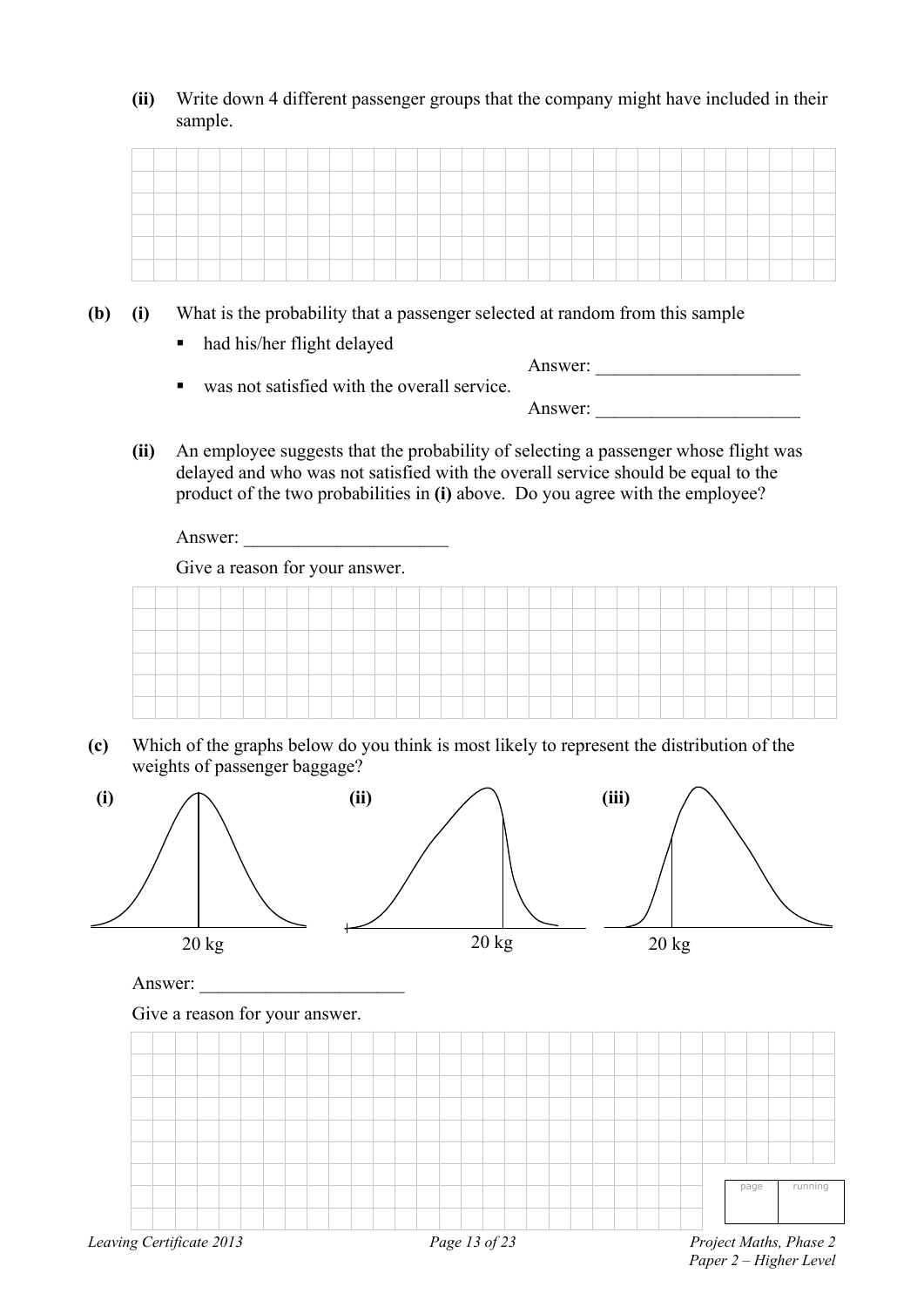**(d) (i)** Draw a sketch of the possible distribution of the ages of the pas data in the survey.

| (i)  | Draw a sketch of the possible distribution<br>of the ages of the passengers based on the<br>data in the survey. |  |  |  |  |  |  |  |  |  |  |  |  |  |  |  |
|------|-----------------------------------------------------------------------------------------------------------------|--|--|--|--|--|--|--|--|--|--|--|--|--|--|--|
| (ii) | Explain your answer.                                                                                            |  |  |  |  |  |  |  |  |  |  |  |  |  |  |  |
|      |                                                                                                                 |  |  |  |  |  |  |  |  |  |  |  |  |  |  |  |
|      |                                                                                                                 |  |  |  |  |  |  |  |  |  |  |  |  |  |  |  |
|      |                                                                                                                 |  |  |  |  |  |  |  |  |  |  |  |  |  |  |  |
|      |                                                                                                                 |  |  |  |  |  |  |  |  |  |  |  |  |  |  |  |
|      |                                                                                                                 |  |  |  |  |  |  |  |  |  |  |  |  |  |  |  |
|      |                                                                                                                 |  |  |  |  |  |  |  |  |  |  |  |  |  |  |  |
|      |                                                                                                                 |  |  |  |  |  |  |  |  |  |  |  |  |  |  |  |
|      |                                                                                                                 |  |  |  |  |  |  |  |  |  |  |  |  |  |  |  |

**(e) (i)** The company repeatedly asserts that 70% of their customers are satisfied with their overall service Use an hypothesis test at the 5% level of significance to decide whether there is sufficient evidence to conclude that their claim is valid in May. Write the null hypothesis and state your conclusion clearly.

**(ii)** A manager of the airline says: "If we survey 2000 passengers from June on, we will halve the margin of error in our surveys." Is the manager correct?

Answer: \_\_\_\_\_\_\_\_\_\_\_\_\_\_\_\_\_\_

Explain your answer.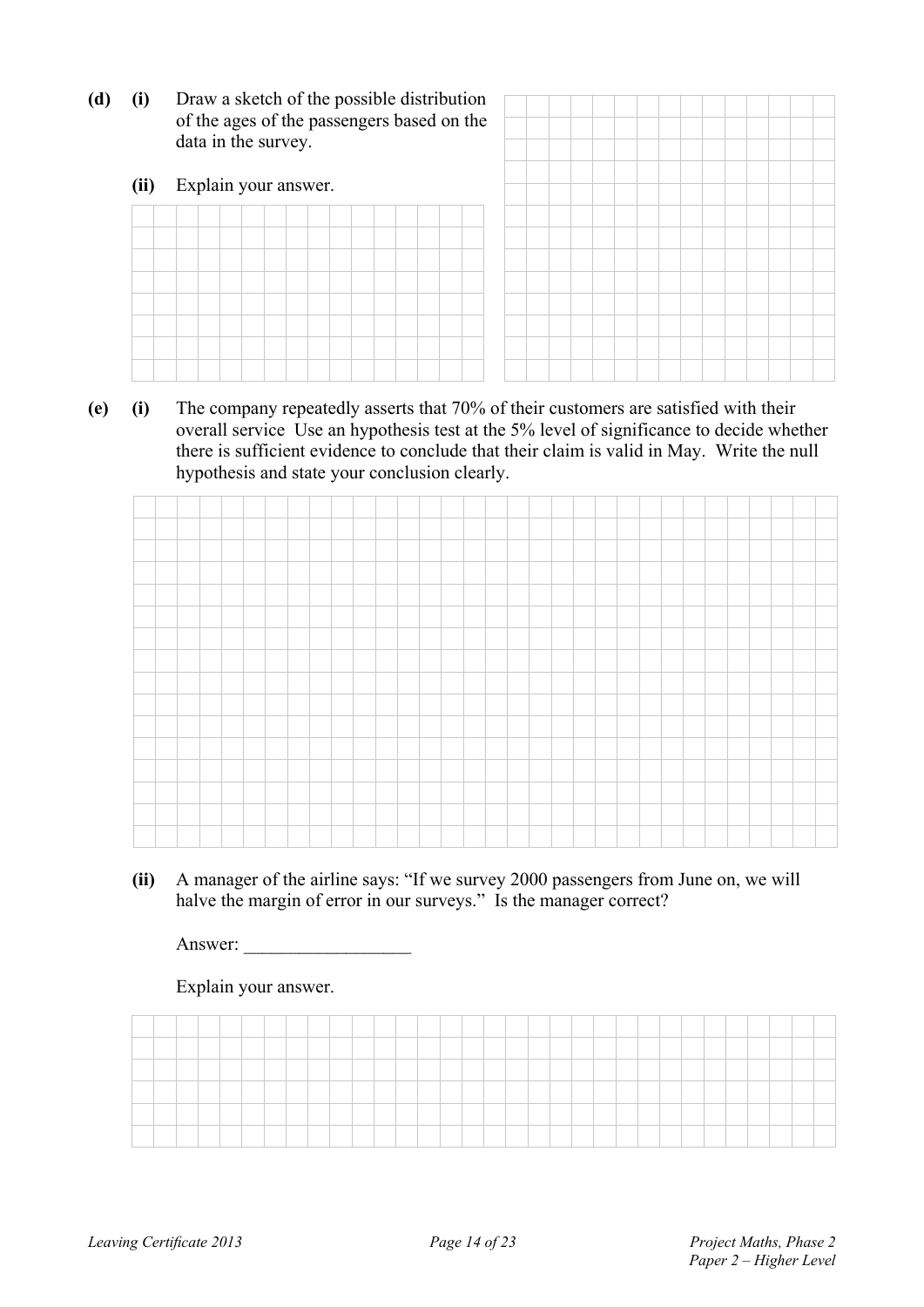**(f)** The responses of ten individual passengers to the questions on age and in-flight spend are given below.

| Age (years)            | 46 | 20<br>ر ب | $\sim$ | 8 | າເ<br>ں کے | 75 | $\sim$<br>◡▵ | ر ر | 40 |    |
|------------------------|----|-----------|--------|---|------------|----|--------------|-----|----|----|
| In-flight spend (euro) | 30 |           | 20     |   | 10         | 45 | ل کے         | 20  | 20 | 30 |

#### **(i)** Draw a scatter plot of the data.



**(ii)** Calculate the correlation coefficient between passenger age and in-flight spend.

Answer:

**(iii)** What can you conclude from the completed scatter plot and the correlation coefficient?

**(iv)** Sketch the line of best fit in the completed scatter plot above.

| page | running |
|------|---------|
|      |         |
|      |         |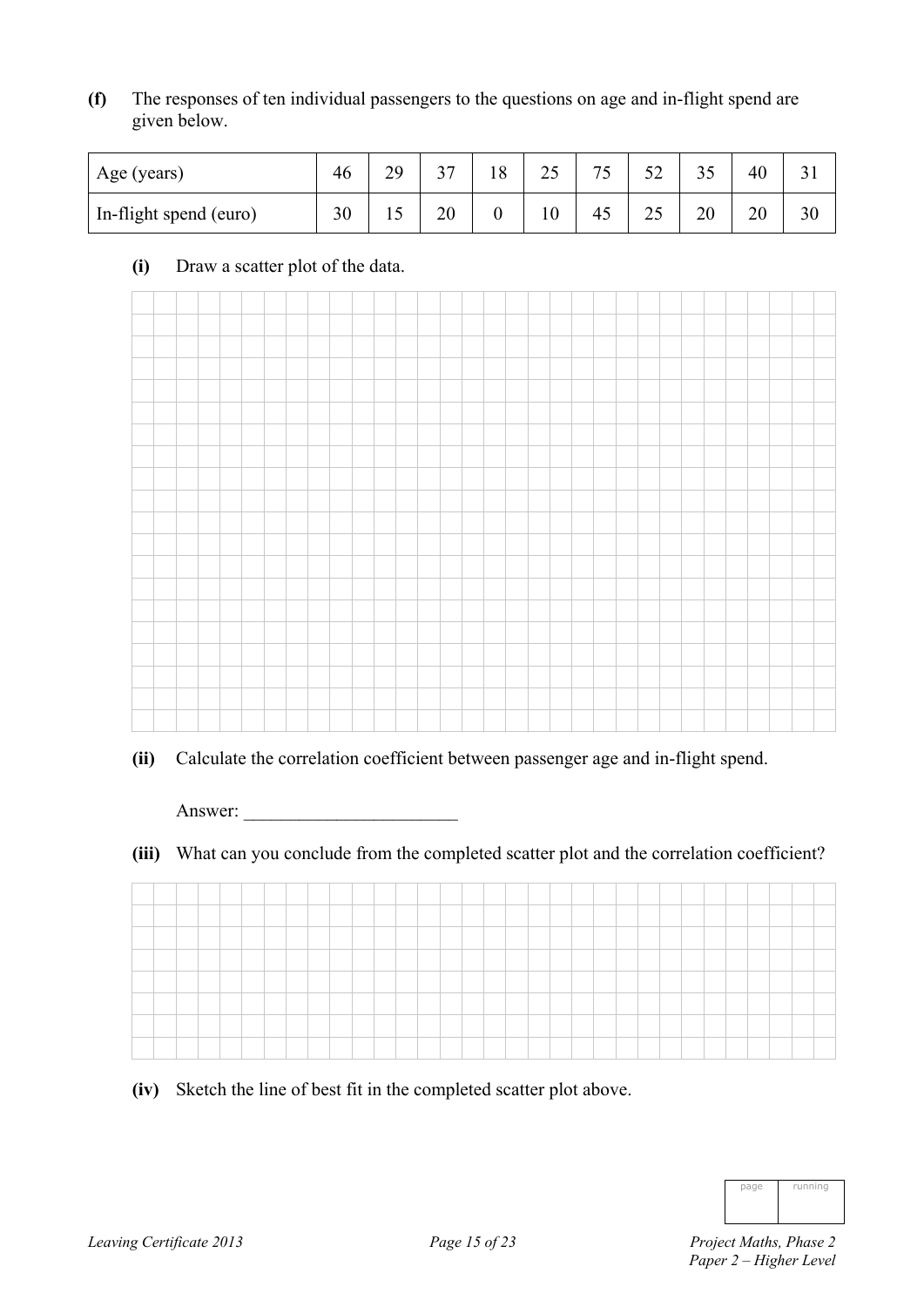**(a)** A port *P* is directly east of a port *H*. To sail from *H* to *P*, a ship first sails 80 km, in the direction shown in the diagram, to the point *R* before turning through an angle of  $124^\circ$  and sailing 110 km directly to *P*.



#### **(i)** Find the distance from *R* to *HP*.

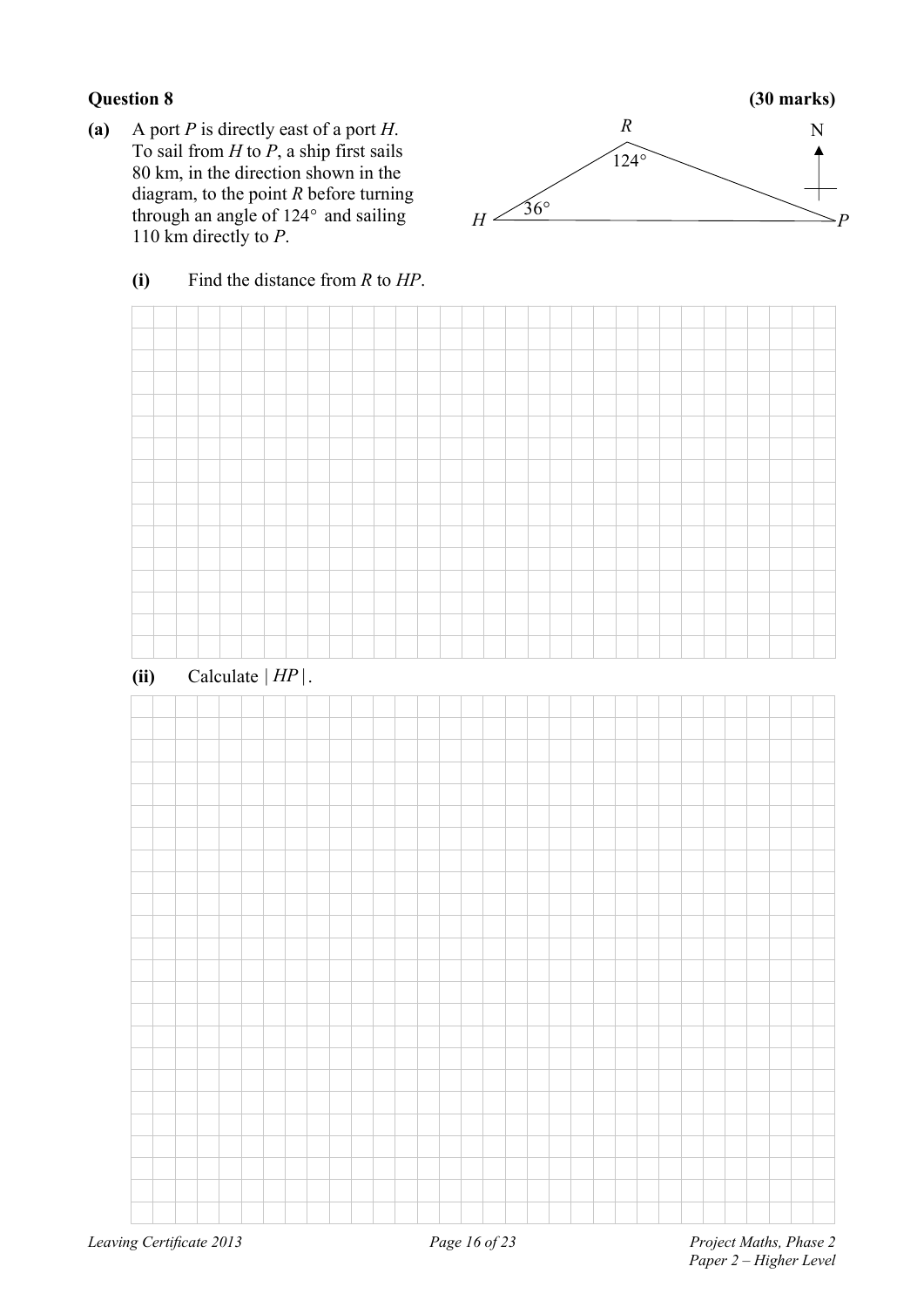

| page | running |
|------|---------|
|      |         |
|      |         |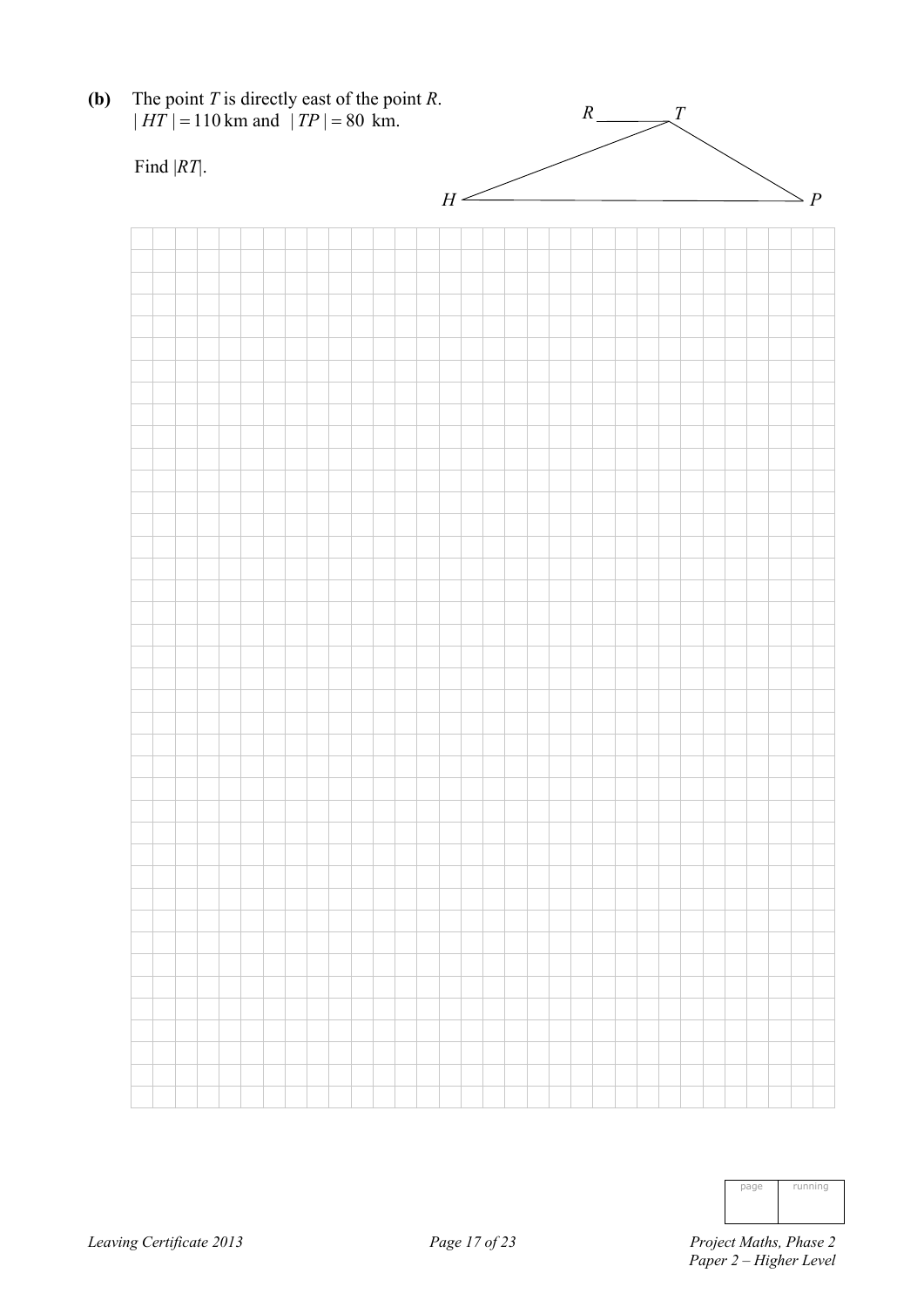**(a)** The triangle *XYZ* is right-angled at *X* and *XP* is perpendicular to *YZ*.  $|YP| = 4$ ,  $|PZ| = 8$  and  $|PX| = k$ . Find the value of *k*.



**(b)** The shaded region in the diagram below is called an **arbelos.** It is a plane semicircular region of radius  $r_1$  from which semicircles of radius  $r_2$  and  $r_3$  are removed, as shown. In the diagram *SC*  $\perp$  *AF* and  $|SC| = k$ .

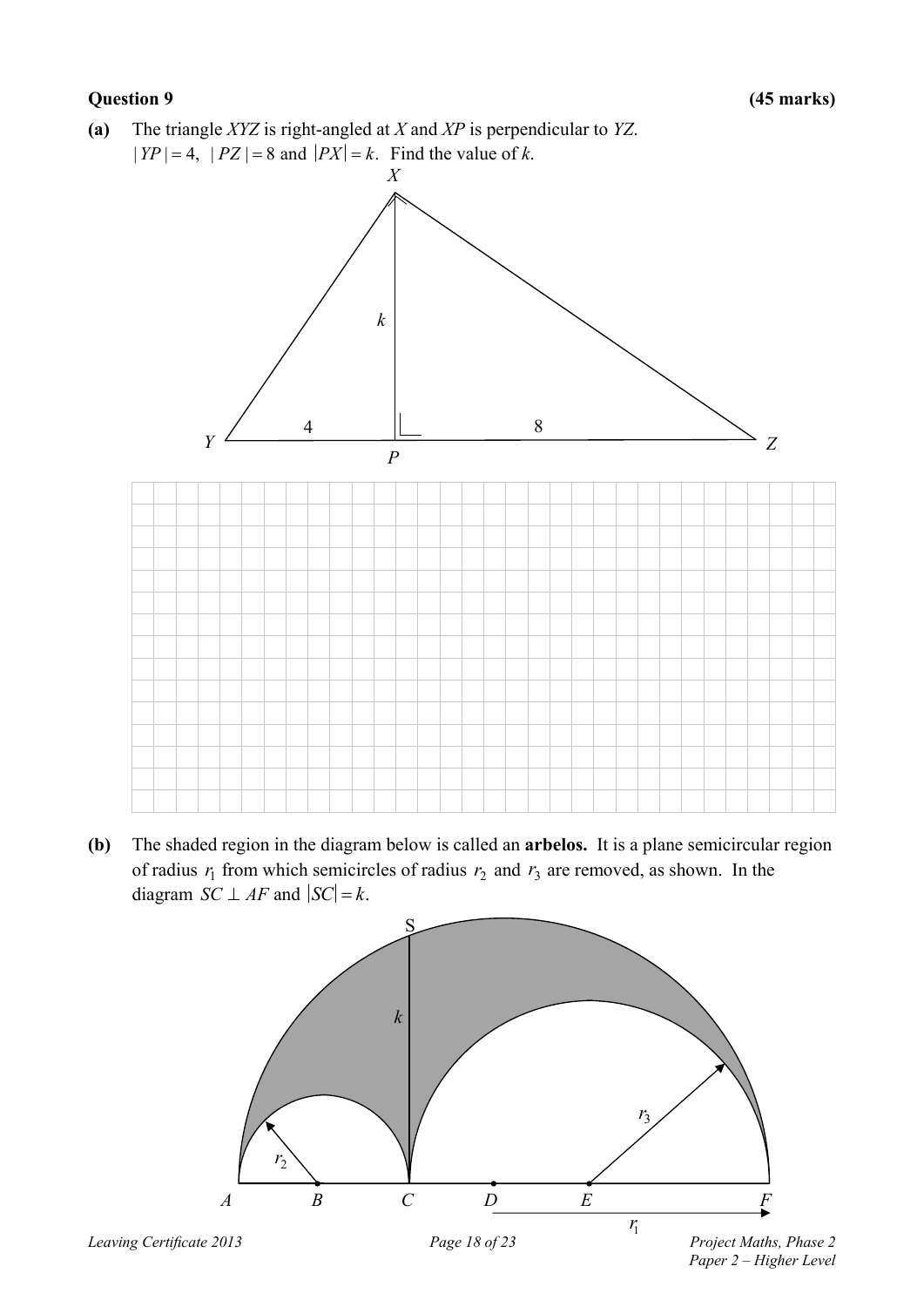|  |  | $\overline{v}$ |  |  |  |  |  |  |  |  |  |  |  |  |  |  |
|--|--|----------------|--|--|--|--|--|--|--|--|--|--|--|--|--|--|
|  |  |                |  |  |  |  |  |  |  |  |  |  |  |  |  |  |
|  |  |                |  |  |  |  |  |  |  |  |  |  |  |  |  |  |
|  |  |                |  |  |  |  |  |  |  |  |  |  |  |  |  |  |
|  |  |                |  |  |  |  |  |  |  |  |  |  |  |  |  |  |
|  |  |                |  |  |  |  |  |  |  |  |  |  |  |  |  |  |
|  |  |                |  |  |  |  |  |  |  |  |  |  |  |  |  |  |
|  |  |                |  |  |  |  |  |  |  |  |  |  |  |  |  |  |
|  |  |                |  |  |  |  |  |  |  |  |  |  |  |  |  |  |
|  |  |                |  |  |  |  |  |  |  |  |  |  |  |  |  |  |
|  |  |                |  |  |  |  |  |  |  |  |  |  |  |  |  |  |
|  |  |                |  |  |  |  |  |  |  |  |  |  |  |  |  |  |
|  |  |                |  |  |  |  |  |  |  |  |  |  |  |  |  |  |
|  |  |                |  |  |  |  |  |  |  |  |  |  |  |  |  |  |
|  |  |                |  |  |  |  |  |  |  |  |  |  |  |  |  |  |
|  |  |                |  |  |  |  |  |  |  |  |  |  |  |  |  |  |
|  |  |                |  |  |  |  |  |  |  |  |  |  |  |  |  |  |
|  |  |                |  |  |  |  |  |  |  |  |  |  |  |  |  |  |
|  |  |                |  |  |  |  |  |  |  |  |  |  |  |  |  |  |
|  |  |                |  |  |  |  |  |  |  |  |  |  |  |  |  |  |
|  |  |                |  |  |  |  |  |  |  |  |  |  |  |  |  |  |
|  |  |                |  |  |  |  |  |  |  |  |  |  |  |  |  |  |

(i) Show that, for fixed  $r_1$ , the perimeter of the arbelos is independent of the values of  $r_2$ and  $r_3$ .

(ii) If  $r_2 = 2$  and  $r_3 = 4$ , show that the area of the arbelos is the same as the area of the circle of diameter *k*.



page running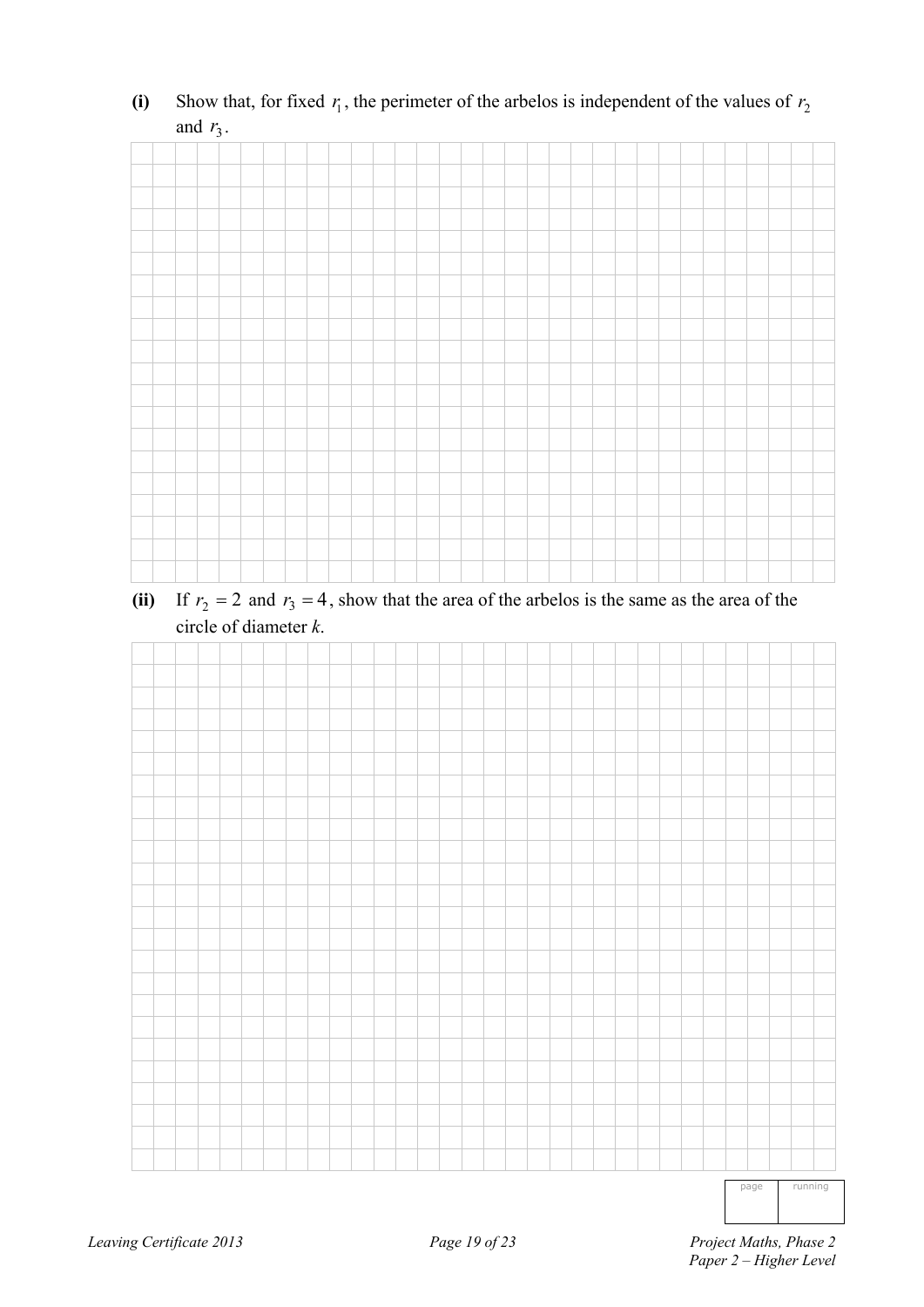(c) To investigate the area of an arbelos, a student fixed the value of  $r_1$  at 6 cm and completed the following table for different values of  $r_2$  and  $r_3$ .

| $\bf(i)$<br>Complete the table. |  |
|---------------------------------|--|
|---------------------------------|--|

| $r_{1}$       | r <sub>2</sub> | $r_{3}$ | Area of arbelos |
|---------------|----------------|---------|-----------------|
| h             |                |         |                 |
| $\mathfrak b$ |                |         |                 |
| h             |                |         |                 |
|               |                |         |                 |
|               |                |         |                 |



(ii) In general, for  $r_1 = 6$  cm and  $r_2 = x$ ,  $0 < x < 6$ ,  $x \in \mathbb{R}$ , find an expression in *x* for the area of the arbelos.

|  |  |  |  | _______ |  |  |  |  |  |  |  |  |  |  |  |
|--|--|--|--|---------|--|--|--|--|--|--|--|--|--|--|--|
|  |  |  |  |         |  |  |  |  |  |  |  |  |  |  |  |
|  |  |  |  |         |  |  |  |  |  |  |  |  |  |  |  |
|  |  |  |  |         |  |  |  |  |  |  |  |  |  |  |  |
|  |  |  |  |         |  |  |  |  |  |  |  |  |  |  |  |
|  |  |  |  |         |  |  |  |  |  |  |  |  |  |  |  |
|  |  |  |  |         |  |  |  |  |  |  |  |  |  |  |  |
|  |  |  |  |         |  |  |  |  |  |  |  |  |  |  |  |
|  |  |  |  |         |  |  |  |  |  |  |  |  |  |  |  |

**(iii)** Hence, or otherwise, find the maximum area of an arbelos that can be formed in a semicircle of radius 6 cm.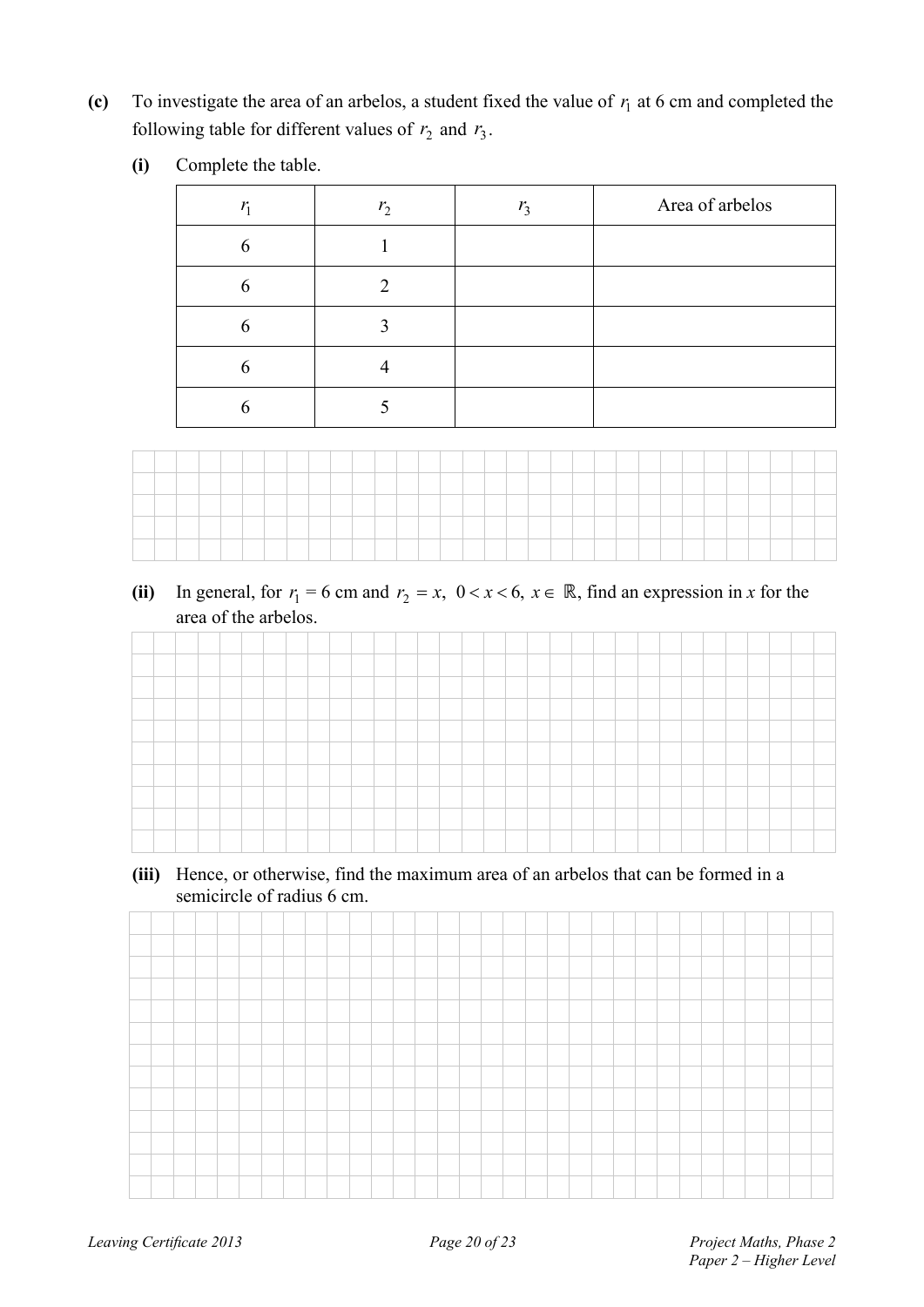**(d)** *AS* and *FS* cut the two smaller semicircles at *T* and *R* respectively. Prove that *RSTC* is a rectangle.



| page | running |
|------|---------|
|      |         |
|      |         |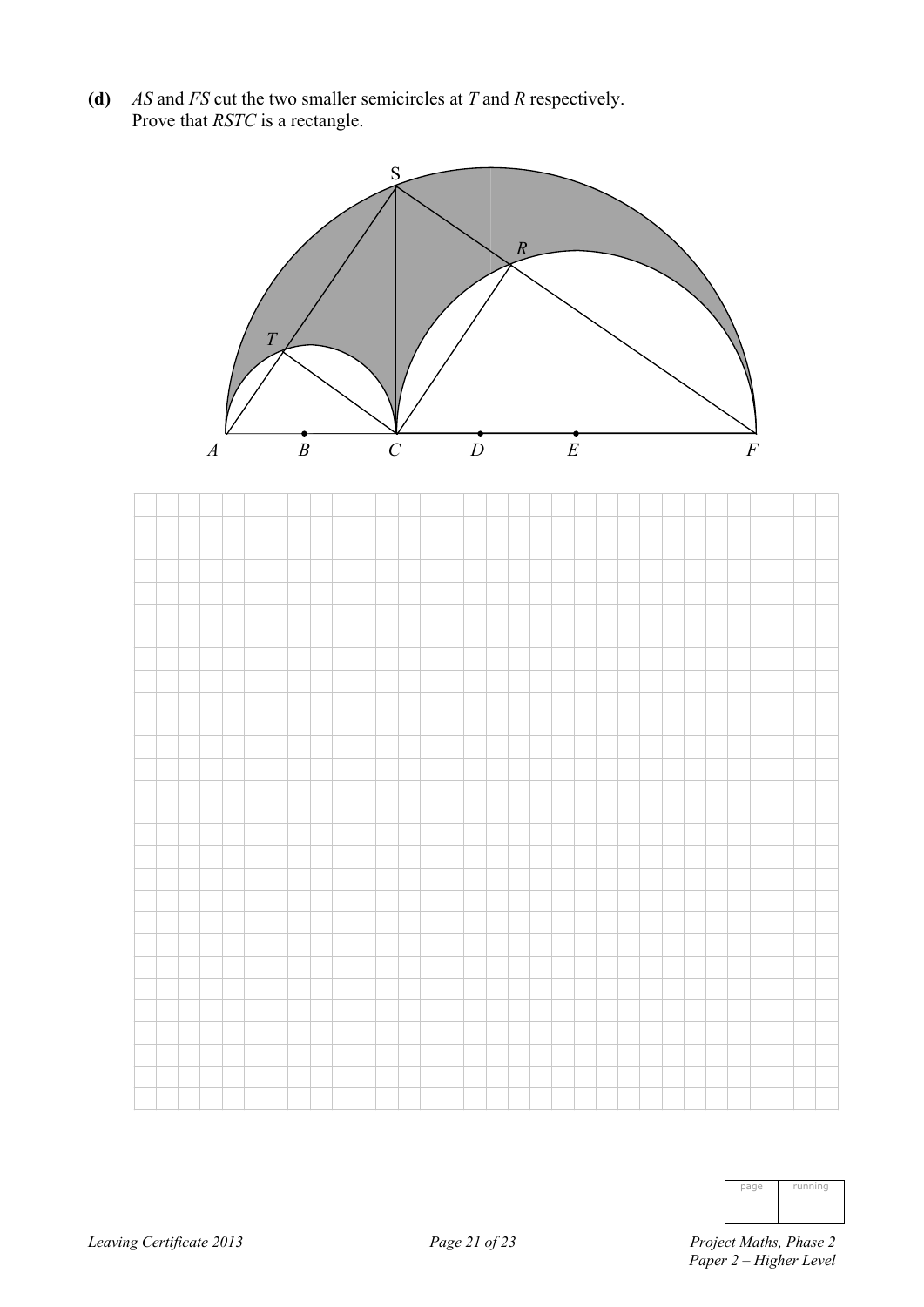### You may use this page for extra work.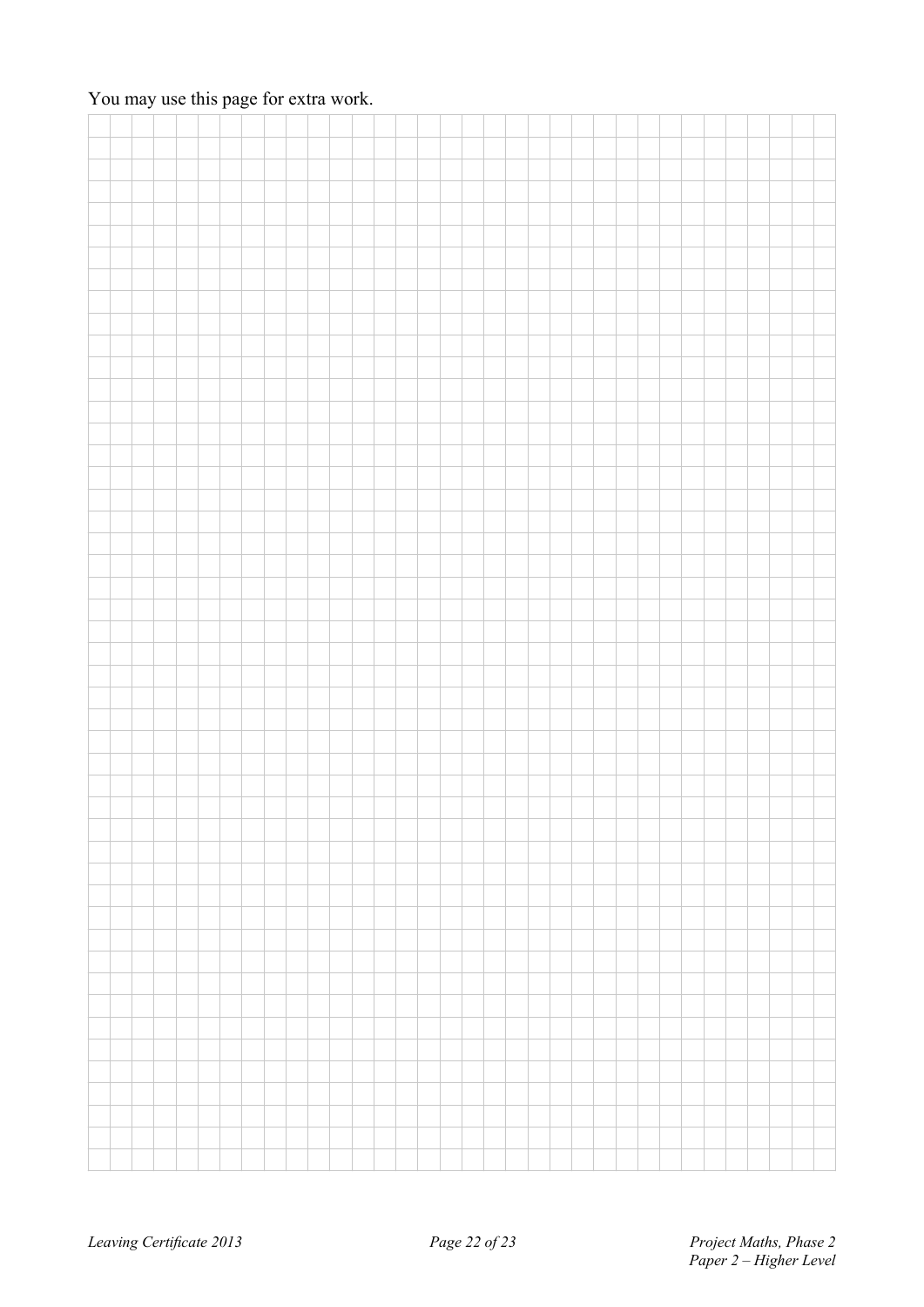### You may use this page for extra work.

|  |  |  |  |  |  |  |  |  |  |  |  |  |  | _______ |  |  |
|--|--|--|--|--|--|--|--|--|--|--|--|--|--|---------|--|--|

page running